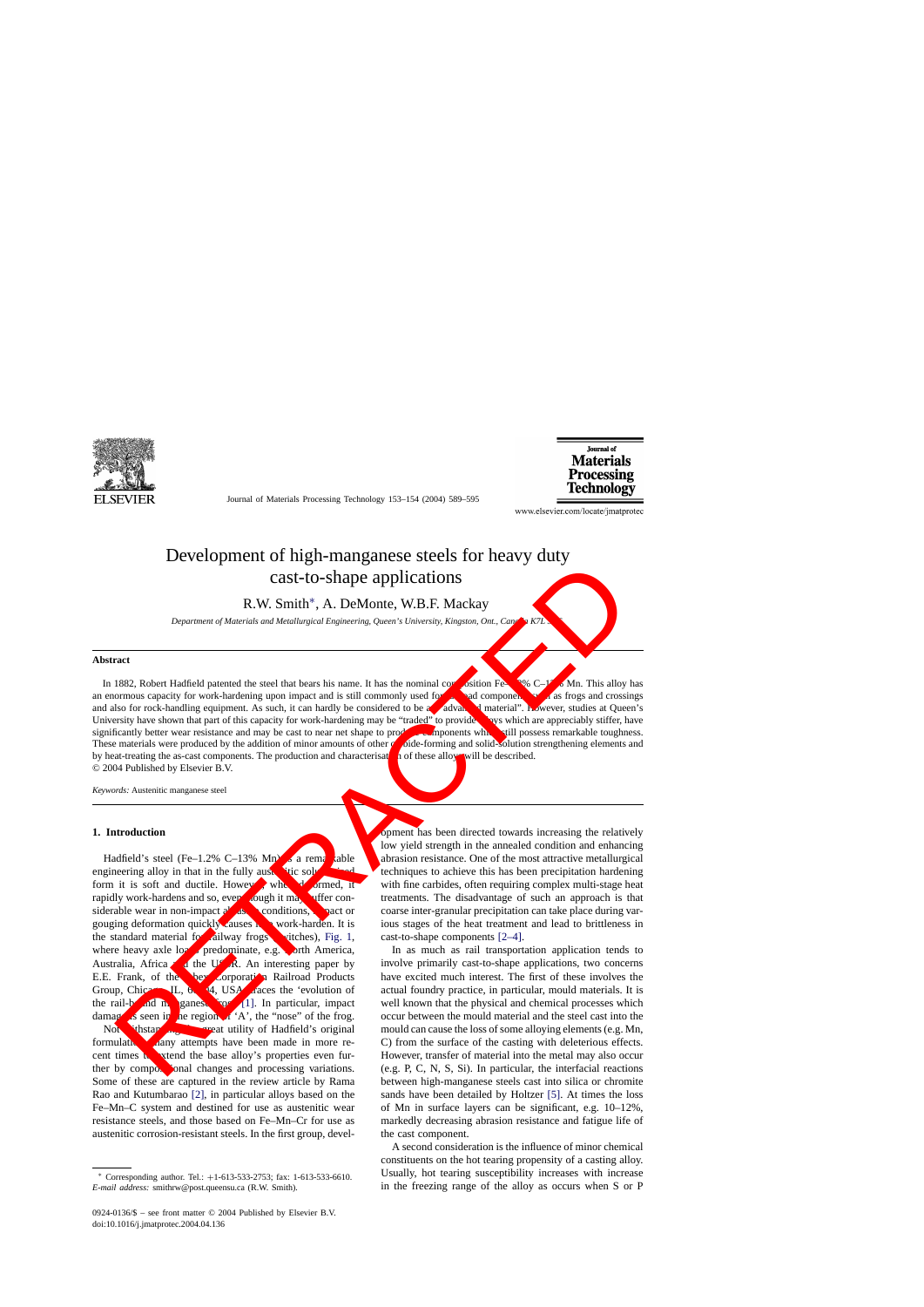<span id="page-1-0"></span>

Fig. 1. Illustration of a railway crossing.

are present. However, it has been shown theoretically, but with experimental support from the chemical analysis of the compounds appearing on the hot tear surfaces, that the addition of elements which form highly stable solid carbides, e.g. Ti, can be beneficial in reducing the volume fraction of residual eutectic liquid during freezing and so make the casting less prone to hot tearing [6].

As noted earlier, there has been considerable work conducted to extend the property ranges of Hadfield's steel. One of the most detailed was by Krainer [7], who investigated variations of C, Mn, Si, Ni, Cr, Cu, W, Mo, Ta, Ti and Zr by means of hardness, static and dynamic tensile tests, toughness and work-hardening characteristics. In all, he examined 75 experimental heats. These were cast as small ingots and forged into test-pieces, solutionised at 993 ◦C and water-quenched. The dynamic tests were perform a reported elongation rate of 16 ft/s, a value close to the striking velocity of the usual impact machine. He fou that forged tensile specimens did not neck locally but deformed with virtually a uniform reduction area long the gauge length. Thus, because the standard alloy  $\frac{1}{s}$  found to be relatively ductile in the as-quenched state in area of 35% to fracture) he proposed that the tensile stress is a more accurate measure of properties. He was able to show that, for some  $\mathbf{a}$  down as, whilst the nominal (engineering) ultimate tensile stress UTS) changed little with composition, the  $\mu$  de UTS changed by almost 60%. Report However, that keep on the contribution in the contribution in the contribution in the contribution of the contribution in the contribution of the contribution in the contribution of the contribution of the contribu

Krainer showed at the true UTS peak d at about  $1.1\%$ C (static) and  $1.3 \times C$  (dynamic) and fell as the Mn content exceeded about  $12 \sqrt{V}$  s, by good fortune or careful testing, Sir Robert had managed to bracket the more desirable C and  $\sqrt{m}$  ranges in his

**It should be noted that K** ainer [7] tested forged samples for which the solution is the solution of the solution of the solution of the solution of the solution of the solution of the solution of the solution of the solution of the solution of the solution of the solution of the recommended for cast specimens. In addition, it is not clear whether he sed any protective atmosphere when solutionising his samples. His use of dynamic testing to get more informative data is open to question since the results are subject to error and the strain rate is much smaller than, for example, the impact velocity of a wheel when striking the "nose" of a railway frog.

In attempting to find additions which will increase the wear resistance and stiffness of an as-cast Hadfield's steel, it is important to note that of interest are the surface hardness and strength after work-hardening. Since contact fatigue resistance is of primary interest in the degradation of a frog and is determined by strain capacity, i.e. the difference between the nominal yield point, taken as the 0.2% yield stress, and the UTS of the work-hardened state, then it is most desirable that the addition(s) increases both the YS and UTS of the work-hardened state, without seriously impairing the toughness. Of the elements tested, Krainer found virtually no increase in true UTS with any element but a significant increase in nominal UTS for vanadium additions. He reports that all elements increase the work-hardening rate to about the 0.3% addition concentration. However, it should be noted that the low solutionising temperature he used (<1000 $\degree$ C) would not be a quate to solutionise all of the carbides and so lead embrit ment and reduced

UTS with cast-to-shape, then than for components.<br>In particular, we have been involtagating possibility of In particular, we have been investigating developing Hadfield steels of modified chemical composition for railway ogs and outpact heavy impact-wear applications where **we** have 'traded' some the huge toughness of a steel of  $\epsilon$  the signal Hadfield formulation for increased stiffness in the as-cast state by the incorporation of controlled dispersions of transitive element carbides. In this connec-In it should be noted that, early in the life of a frog, it exeriences adhesive wear and deformation. Thus, in Canada, P. Rail uses  $\epsilon$  blosive depth-hardening to "preharden" the Usually  $f$  ee "shots" from plastic explosives are used and  $\epsilon$  and surface hardness of 350–400 HB [\[8\].](#page-6-0) The value falls to 220 HB about 1 in. from the upset surface. Taylor [\[9\]](#page-6-0) also ports that shot-peen hardening was examined by C.P. Rail but was found to produce too superficial a layer to be useful in-track. Explosive depth hardening does not distort the frog and can increase life by more than 50%. In addition, it also provides an excellent quality control check on the integrity of the casting before incurring the expense of putting it on-track and suffering a premature failure.

The standard Hadfield's steel (Fe–1.2% C–13% Mn) in the as-cast condition contains acicular carbides of  $(Fe, Mn)$ <sub>3</sub>C. A common industrial practice to overcome potential problems is to heat-treat the material at 1010–1090 ◦C for up to 1 h followed by a water quench. This procedure can normally solutionise all the  $(Fe, Mn)_3C$  carbides. In this condition, the steel is very soft (190 HB). As noted earlier, impact deformation can increase the surface hardness, even to about 500 HB. The mechanism of such work-hardening is still disputed; it depends on the local composition but it normally arises from deformation twinning/dynamic strain ageing in the standard 1.2% C alloy. However, some decarburisation usually takes place during annealing and then a low carbon matrix is present which can show deformation-induced martensite formation [\[10,11\].](#page-6-0) Thus any heat-treatment needs to be done as quickly as possible and at as low as a temperature as possible, or in a protective atmosphere.

As noted earlier, attempts have been made through the years to reduce the ease of deformation and abrasive wear of the as-quenched standard alloy by metallic addition [\[12–17\].](#page-6-0) Often these modified alloys have been given one of a se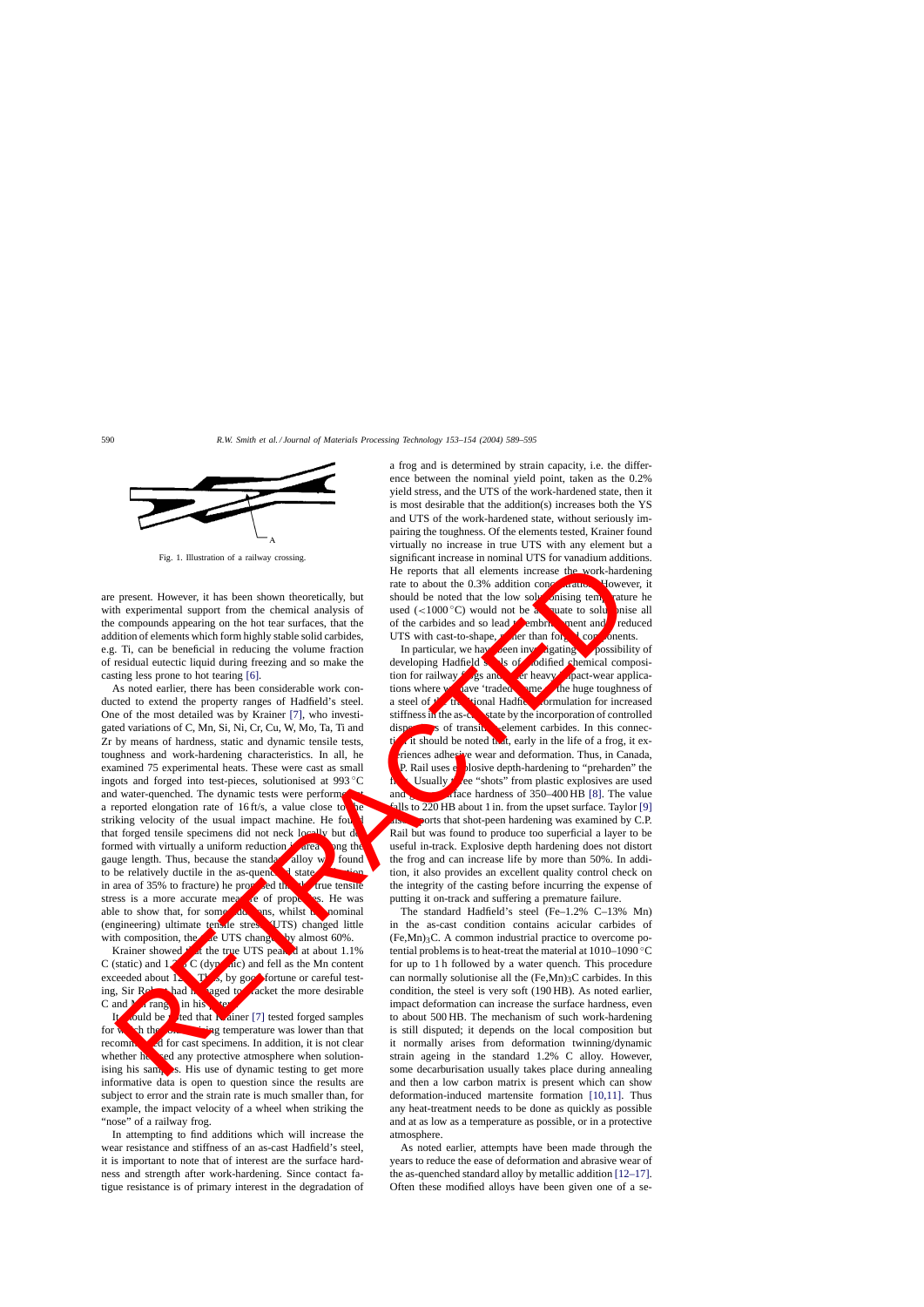<span id="page-2-0"></span>ries of elaborate heat-treating cycles [\[12–17\]](#page-6-0) to optimise precipitate form and distribution but the accompanying decarburisation/oxidation has not been reported. In our own work, in trying to find an effective heat-treatment to dissolve the carbides in modified Hadfield's steels, it was found that exposure at  $1250-1300$  °C for 5–10 h in even a weakly oxidising atmosphere caused the samples to lose a considerable amount of carbon. Similarly, small specimens held at  $1150\degree$ C in air readily decarburised. Thus, the microstructure no longer contained carbides and, in addition, was no longer austenitic, but ferritic. As a result of these findings, a study of the extent of decarburisation in these alloys under the more drastic heat-treating conditions was undertaken [\[18,19\].](#page-6-0) From this it is clear that the results obtained by earlier workers who used small specimens and no atmosphere control during heat-treatment are highly suspect [19,20].

# **2. Experimental details, results and discussion**

# *2.1. Sample preparation*

It is well known that Hadfield's steel is virtually unmachinable except by very powerful machines. In view of this, samples were obtained by melting predetermined amounts of the components given in Table 1 in a 'Tod induction furnace. The molten metal was then poured in heated investment moulds (700 $\degree$ C) so that only a little grinding had to be performed to obtain the required dimensions of the specimens for mechanical testing. Each mould provided four samples for mechanical test  $\log$  and a  $\log$  'utton' for composition determination. Before  $g_{\rm A}$  ling ples were heat-treated in a 'Lindberg Heavy Durinace' to which a chamber had been **b** to provide an enclosure in which a flowing  $d$  argon atmosphere could be introduced. The alloys examined in this phase of the project are shown in Table 2. Example the most contract can be determined can be determined to the most contract of the second can be determined to the second control of the second can be determined to the second control of the most can be a second co

# 2.2. Impact streng

Since a large impact strength was a desired alloy property, it was decided to examine a number of factors which might

# Table 1

# The chemical composition  $(\%)$  of each charge material

| Charge material             | mical constituents (balance Fe) |       |      |       |        |       |
|-----------------------------|---------------------------------|-------|------|-------|--------|-------|
|                             | C(%)                            | Mn(%) | V(%) | Mo(%) | Si (%) | W(%)  |
| C.P. Rail stock             | 0.78                            | 0.84  |      |       | 0.2    |       |
| Armco iron<br>$(99.99%$ Fe) | 0.04                            | 0.06  |      |       |        |       |
| Low-C Fe-Mn                 | 0.84                            | 86.4  |      |       | 0.67   |       |
| High-C Fe-Mn                | 6.4                             | 75.   |      |       |        |       |
| Carbon                      | 11.0                            |       | 83.0 |       |        |       |
| Fe–Mo                       |                                 |       |      | 71.2  |        |       |
| Fe-W                        | 0.01                            | 0.04  |      |       | 0.03   | 91.39 |

#### Table 2

Charpy impact toughness (N m) Brinell hardness and compressive yield (MPa) for new alloy series

| Alloy |     |     |     |     | $C$ (%) V (%) Mo (%) W (%) Toughness Hardness |     | Yield |
|-------|-----|-----|-----|-----|-----------------------------------------------|-----|-------|
| 5R3   | 1.2 |     |     |     | 261                                           | 138 | 327   |
| 5R16  | 1.2 |     |     | 2.0 | 290                                           | 152 | 331   |
| 5R29  | 1.2 | 0.7 | 0.7 | 2.0 | 91                                            | 162 | 448   |
| 5R30  | 1.2 | 1.0 | 1.0 | 2.0 | 62                                            | 207 | 452   |
| 5R31  | 1.2 | 1.0 | 1.0 | 1.0 | 64                                            | 192 | 478   |
| 6R6   | 0.8 |     |     |     | 258                                           |     | 266   |
| 6R35  | 0.8 |     |     | 2.0 | 26                                            | ь   | 290   |
| 6R33  | 0.8 | 0.7 | 0.7 | 2.0 |                                               | 167 | 386   |
| 6R32  | 0.8 | 1.0 | 1.0 | 2.0 |                                               | 186 | 417   |
| 6R34  | 0.8 | 1.0 | 1.0 |     |                                               | 186 | 399   |
|       |     |     |     |     |                                               |     |       |

adversely influence impacts strength, namely grain size, phosphorus and copper content. The latter is steadily increasing component the steel scrap used to prepare austenitic manganese  $\alpha$  and can reduce toughness and promote hot tearing disceptively in some as-cast alloy applications. It was found that (i) addeptate grain size control could be obtain drop using suitably heated moulds (700 °C), (ii) phosphoral phorons levels below 0.05% P were permissible (Table 3) and  $(i_{\bullet})$  copper in anticularly detrimental (Table 4). The values given in Tables 2–4 are the averages of the dividend from three of the four samples from each mould.

# *2.3. Mechanical properties*

The effects of various heat-treatments were followed primarily by metallographic and mechanical testing studies.

#### Table 3

Table 4

Charpy impact toughness (N m) and Brinell hardness of R3 Hadfield steel (1.2% C, 13% Mn), as a function of phosphorus content

| Alloy            | P(% ) | Toughness | Hardness |
|------------------|-------|-----------|----------|
| 4R3a             | 0.014 | >357      | 170      |
| 4R3b             | 0.020 | >357      | 143      |
| 3R <sub>3</sub>  | 0.040 | 351       | 143      |
| 3R <sub>26</sub> | 0.055 | 342       | 148      |
| 3R27             | 0.066 | 266       | 150      |
| 3R28             | 0.090 | 296       | 156      |

# Charpy impact toughness (N m) and Brinell hardness of Hadfield steel (1.2% C, 13% Mn), with and without additions of vanadium and copper

| Alloy | V(%) | Cu (%) | Toughness | Hardness |
|-------|------|--------|-----------|----------|
| 2R3   |      |        | 190       | 149      |
| 2R25  |      | 1.0    | 212       | 149      |
| 2R20  | 1.0  |        | 76        | 187      |
| 2R21  | 1.0  | 0.5    | 88        | 183      |
| 2R22  | 1.0  | 1.0    | 85        | 179      |
| 2R4   | 2.0  |        | 27        | 217      |
| 2R23  | 2.0  | 0.5    | 28        | 207      |
| 2R24  | 2.0  | 1.0    | 33        | 207      |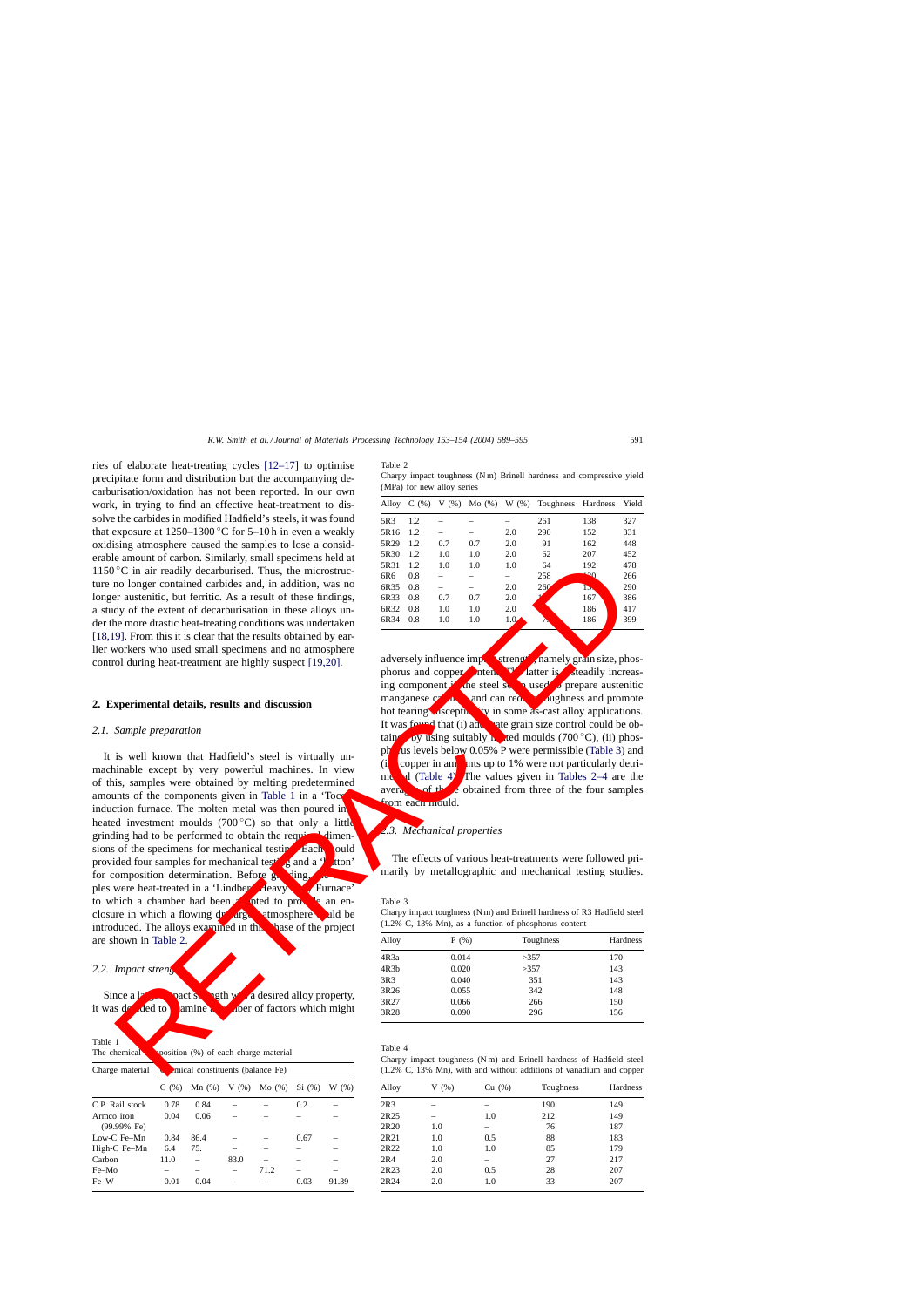

Fig. 2. Rail/locomotive wheel impact simulator  $\epsilon$  cimen location at 'S'.

After heat-treatment, the alloys  $\mathbf{v}$  de ground the desired size on an automatic grinder **expanding the value of the coolant**. Since regular Charpy V-notches were difficult to machine in the samples, they were cut by spark-machining, following which



the notched impact specimens were boiled in water for 2 h to remove any residual hydrogen. This technique has now been approved for the preparation of impact specimens from cast austenitic manganese steels by ASTM [\[21\].](#page-6-0)

Deformation studies on the new alloys were carried-out in two ways: (a) regular mechanical testing [\(Table 2\);](#page-2-0) (b) using a rail/locomotive wheel impact simulator [\[22\].](#page-6-0)

An inspection of the available phase equilibrium diagrams showed that the solubility of vanadium in the austenite matrix increased with a reduction in  $C^2$  on  $C^2$ , it. As a re-sult, alloys with two carbon levels were examined. [Table 2](#page-2-0) shows that the yield strength falls markedly as  $\mathbf{t}$  carbon level is reduced in the standard allowed Tungsten promotes a somewhat increased  $y'$  of strength, to the and hardness. A similar, but less dramatic effect has been with single additions of molybdenum  $[23]$ . As well, additions of vanadium markedly reduce impact strength but promote a significant in  $\alpha$ se in work-hardening rate [20].

The rail  $\int_0^{\infty}$  vive wheel in  $\int_0^{\infty}$  ct simulator is shown in Fig. 2. This was  $\mathbf{u}$  to simulate in the specimen, usually cut from the undamaged half of a Charpy speci- $\pi$  bar, deformation of  $\pi$  frog under severe conditions. The pecimen was aced in the sample holder then mounted in the fly-wheel of the machine. The fly wheel was rotated at **PM.** Spacer were used under the specimen to change the height of the sample after a given number of impacts. The maximum specimen height above the surface of the sample  $\blacktriangleright$  was 2 mm for base material and 3 mm for weldment, and the static applied loads were 22,370 and 27,960 N for the base metal and weldment, respectively.

During the test, the specimen was periodically removed from the equipment and the overall length measured. The difference in length was taken as a measure of the amount of plastic flow occurring under the conditions and duration of testing. Fig. 3 shows how the various experimental alloys work-harden as a function of number of impacts.



Fig. 3. Work-hardening characteristics of Hadfield steel and Hadfield steel modified with Mo, V and W: (a) 1.2% C; (b) 0.8% C.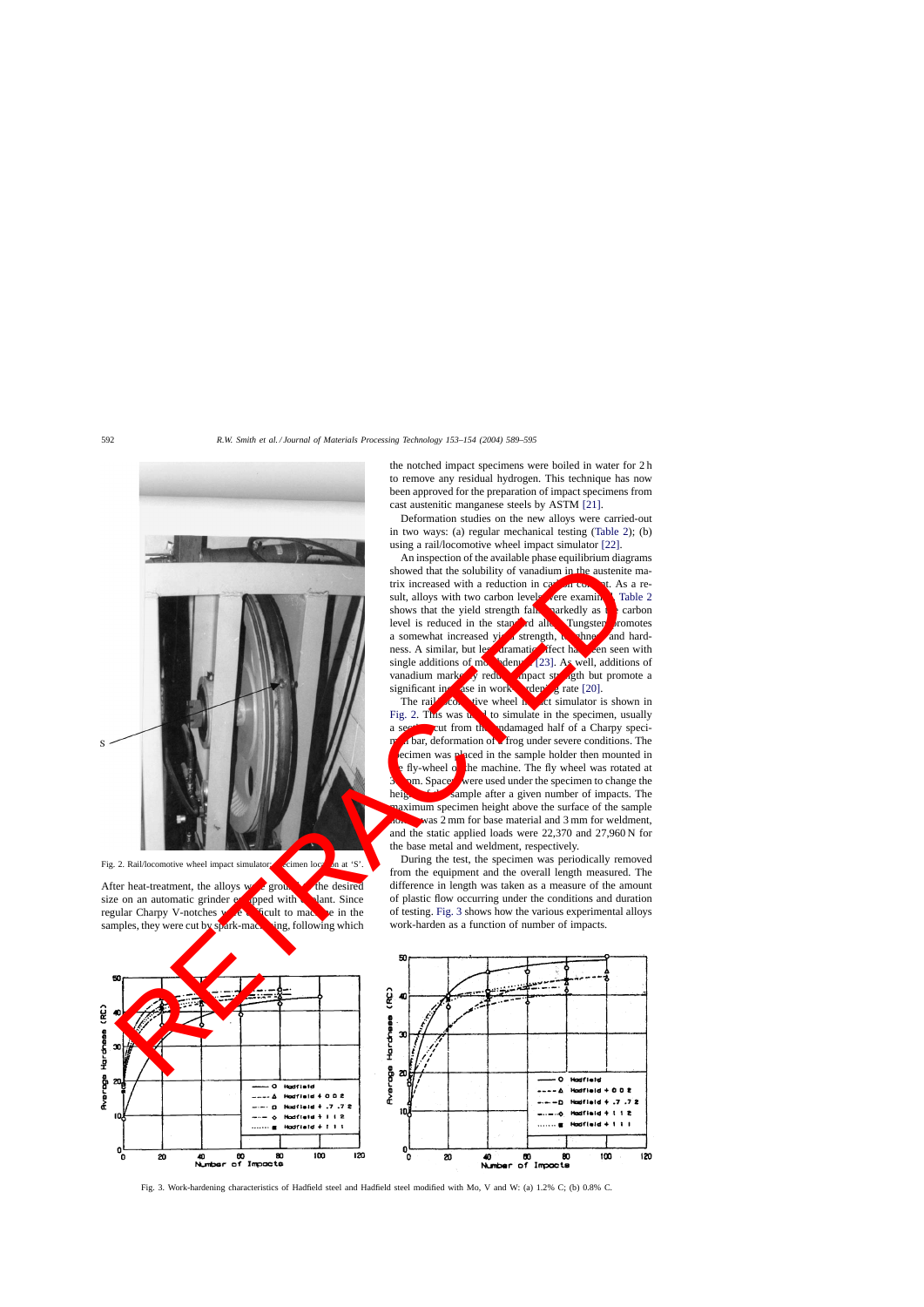



Fig. 4. Decarburisation of Hadfield's steel during heat-treatment. Carbon concentration as a function of depth from surface in Fe–1.2% C–13% Mn, heat-treated at  $1150\,^{\circ}$ C for 1, 2, 5 and 10 h: (a) in air; (b) in argon.

## *2.4. Abrasion resistance*

Comparative wear tests were made by bringing a standardsized specimen, under a variety of given loads, into contact with an abrading wheel, mounted on a small workshop grinding machine, for fixed times. Reproducible results could be obtained if the wheel was re-dressed between samples. It was found that a 1% addition of vanadium to the standard alloy reduced the abrasion rate by two thirds, presumal due to the presence of wear-resisting carbides [19].

### *2.5. Heat-treatment*

Significant decarburisation can occur  $\mathbf{f}$  the Hadfield's solutionising treatment *is* followed an oxidising atmosphere [19] (Fig. 4). A oted earlier, is is particularly serious if small castings of experimental all ys are heat-treated prior to testing and metallurgical examination. In practice, with a full-sized frog, some  $\lambda$  be decarburised layer would have been ground-off before in allation in the track.

The regular heat  $\mathbb{R}^n$  ont followed for the standard Hadfield's steel, i.e. 1 t  $1010$  J90 °C is not adequate generally whenever carbital for aing additions are made. The coides are not fully dissolved and consequently the material loses some impact strength. Various 'beneficial' treatments we been reported by others, of which a procedure mentioned by Middleham  $[12]$  and Norman et al.  $[17]$ was claimed to  $\bullet$  the most successful. In this treatment, the alloys were heated to  $1050\,^{\circ}\text{C}$  for 2h, water-quenched and then heated to 650 °C for 2 h, heated to 900 °C for 6 h and finally water-quenched. This procedure, it was reported, did not dissolve carbides but dispersed them. In fact, our work indicates that the carbides are not dispersed by this heat-treatment, rather they tended to coalesce into near-spheres. The carbides were found to be still located along the grain boundaries with very few dispersed within the grains. Since the cyclic-type of heat-treatment did not prove effective, compromise attempted. The modified materials were heated to  $(1150°C)$  for 2 h in an inert atmosphere and then  $\mathbf{w}$  ar-quenched. This process did not distorve the carbides as the present work and that of Brekel  $\begin{bmatrix} 1 \\ 1 \end{bmatrix}$  indicate, but, at least, the heavily cored cast structure w<sub>as</sub> partially eliminated and some grain growth occurred to leave earlier grain-boundary precipitates within the grains.

## **3. General discussion**

As noted, the addition of vanadium improved the yield strength, hardness and wear-resistance qualities but the resultant loss in toughness had to be overcome. One approach that suggested itself was the possibility of reducing the carbon content thus depressing the formation of a large volume fraction of carbides. This was reasonably effective to maintain good impact strength and produce a wear resistance not much different from the 2% V addition to the standard alloy [23]. However, the results from [19] in which other amounts of vanadium were added to both regular Hadfield's steel (1.2 wt.% C) and a reduced carbon containing steel (0.7 wt.% C), show that an addition of vanadium in excess of 0.4 wt.% V dramatically reduces toughness. Some multiple additions of transition elements also produced an increase in yield strength. Example the material of the same term is a series of the same term is a series of the same of the same of the same of the same of the same of the same of the same of the same of the same of the same of the same of the sam

In addition to improved mechanical properties it is advantageous to go to a reduced carbon content in the alloy for improved weldability since, with a larger carbon content, there is a greater chance for the precipitation of carbides in the heat-affected zone, thus lowering the toughness of the material [\[24\].](#page-6-0) However, if alternative additions are made, then a larger carbon content can be tolerated because of the changed carbide distribution and morphology. Small amounts of molybdenum seem to help in this respect while copper additions do not. It was found that an alloy with 1.2% C–13% Mn–2% Cr–1% Mo–2% W, when heat-treated at 1150 ℃ and water-quenched, showed no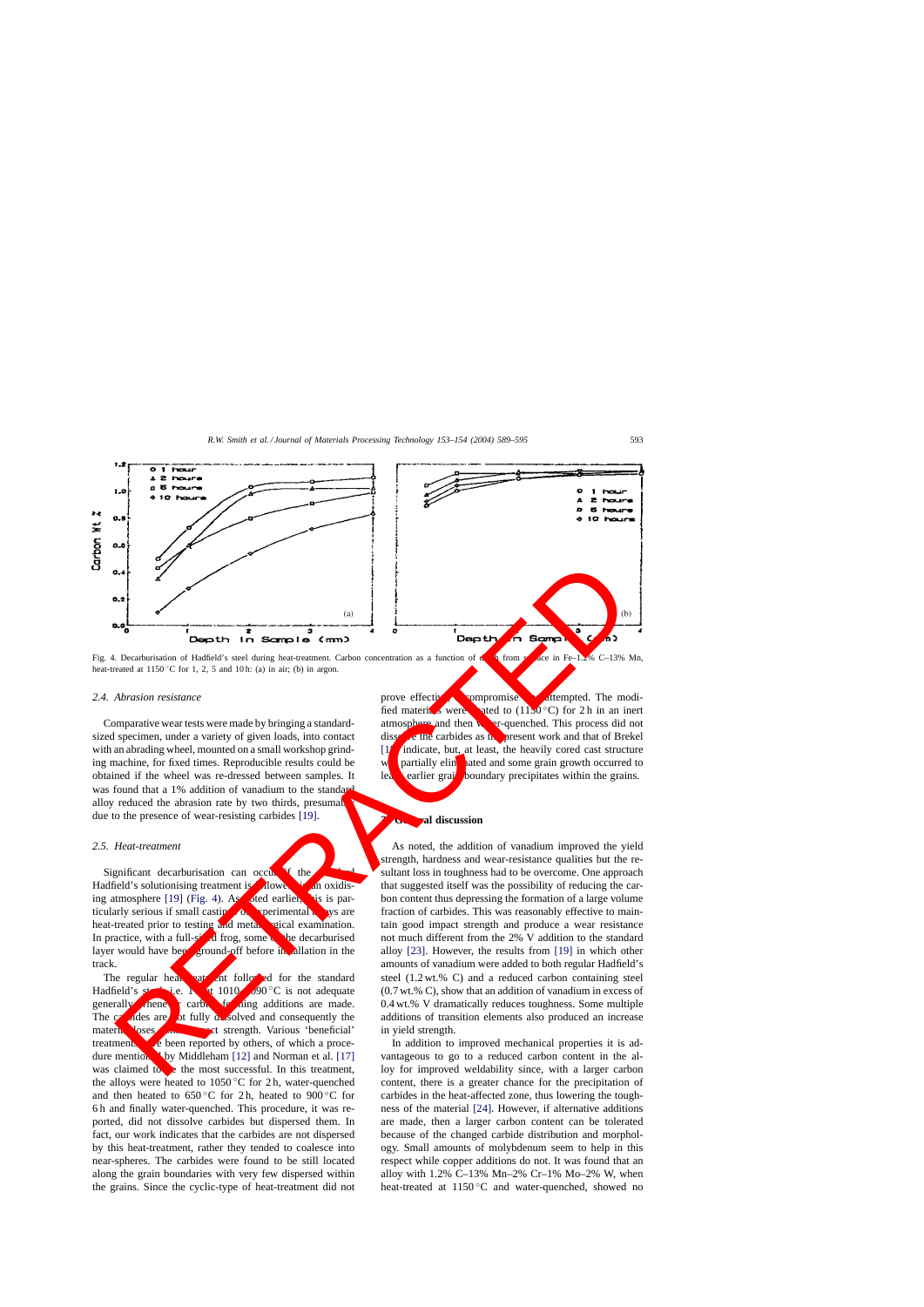dendritic structure but large grains. This material showed significantly greater work-hardening behaviour than the standard Hadfield's steel. In addition an alloy with 1.2% C–13% Mn–1% Mo–0.3% Nb–0.3% Ti–0.3% V, when heat-treated and water-quenched produced a relatively fine dispersion of carbides in a fine grained matrix [\[23\].](#page-6-0)

One question posed to C.P. Rail and still to be answered by that industry is what impact strength is adequate for a heavy haul railway frog; axle loads appear to gradually creep-up and so 'as high as possible' seems always to be the answer. An example of this is the fact that a rail line from an iron ore production facility in northern Australia was built with an anticipated life of 30 years but required significant replacement/rebuilding after less than 10 years of use., However, of particular interest to the foundryman is the extent to which the purchaser of (say) frogs is likely to pay an appropriate premium for superior frogs. Most certainly C.P. Rail would like to be able to install a frog with a 50% increase in the service life from the present figure of, for example, 130 million gross tonnes. The most expensive alloying additions used in our programme to date would increase the charge costs by 200–300%. However, many of the elements are now relatively abundant, e.g. tungsten, and so the price would fall dramatically with increased consumption. A detailed cost benefit analysis of using a  $200$  million gross tonnes frog, as compared with the pr one, is required. It is clear that the initial casting price small part of the total cost of a frog, i.e. purchased casti straightening, grinding off the decarburised layer, explosively hardening, fitting, installation, rebuilding and, ally replacement. We await the results of such an analysis with much interest. Example, the media of the special content in the special content in the special content in the special content in the special content in the special content in the special content in the special content in the special con

It should be noted that whilst  $\epsilon$  research activities reported here were primarily designed to examine the effects of small changes in chemical composition on the bulk properties of austenitic manganese steel order to reduce the shape changes suffer by frogs due  $\lambda$  battering, it is acknowledged that  $m$  st rail components suffer from cracking and eventual spalling from mechanical contact fatigue. As noted earlier,  $\mathbf{h}$  is determined by the material's strain capacity,  $\frac{1}{2}$  the difference between the 0.2% YS and the UTS is vailable although more increase the YS. However, a complicating  $\int$  actor in determining the mechanical properties case and manganese steel components is the presence casting defects (porosity, voids, etc.) and of embrittling  $g_k$  boundary films. Explosive depth hardening practiced by  $\mathbf{k}$  any rail component suppliers/users tends to provide a convenient 'QA' (quality assurance) to detect potential failure sites before the component is installed in the line.

It is further noted that embrittling networks can form due to the excessive use of carbide forming metallic additions and so reduce the UTS of an alloy. In the work described here, great care was exercised in controlling the level of the addition and subsequent heat-treatments to ensure that such networks did not arise. As the result of this work,

particular alloy additions have been recommended to C.P. Rail, one of the sponsors of the programme. The plan is to have modified-composition Hadfield's steel frogs cast and put into service in rail sorting yards to provide practical evidence of the beneficial (or otherwise) effects of carbide-forming metallic additions to the basic Hadfield's steel. The work is on-going and the results of these C.P. Rail tests are not yet available.

In closing, it is interesting to note that **new** materials processing routes arise in order to obtain the advantages of a Hadfield's steel surface layer, by ed to a much cheaper, Hadfield's steel surface layer, bounded to a much cheaper, low carbon steel. Typical of the is the production of a 1 mm thick layer on a 0.2  $\cdot$  % C steel by laser cladding [25]. Whilst such materials are unlikely ver to form track components in heavy  $\mathcal{A}$  rail transportation networks, they could provide in expensive "wear plates", as needed, in ore milling process

# **4. Summary**

When the above results are analysed and integrated with he detailed compression testing data carried-out by Sant **20]**, it is clear hat the mechanical response of Hadfield's Is may be divided into two regimes: (1) the rate of work  $\mathbb{R}$  of the matrix is dependent primarily on the amount of carbon in solution in the austenite matrix and the  $p_{\text{rel}}$  se of a fine dispersion of carbides; (2) the presence, amount and dispersion of carbides significantly influence the wear resistance of the alloy and, if the carbides form interconnected grain boundary films, seriously impair its impact strength.

In addition, the decarburisation/oxidation analysis shows quite clearly that austenitic manganese steels should not be heat-treated in open-air or a weakly oxidising atmosphere unless the decarburised layer is to be removed before testing or use. Heat-treatment should be at temperatures as low as possible and for minimum times to solutionise the carbides and avoid excessive surface decarburisation. This in turn will affect the work-hardening characteristics of the materials.

# **Acknowledgements**

This work forms part of a continuing programme of foundry science and alloy development at Queen's University and has involved many individuals amongst which the contributions of Mr. Harry Holland and Dr. Mansor Ghovesky stand-out. It has been supported from a variety of sources including Queen's Advisory Research Council, Natural Sciences and Engineering Research Council of Canada, BILD (Province of Ontario), the Canadian Transportation Development Centre, C.P. Rail, ESCO and the American Foundrymens' Society. This financial and other support is gratefully acknowledged.